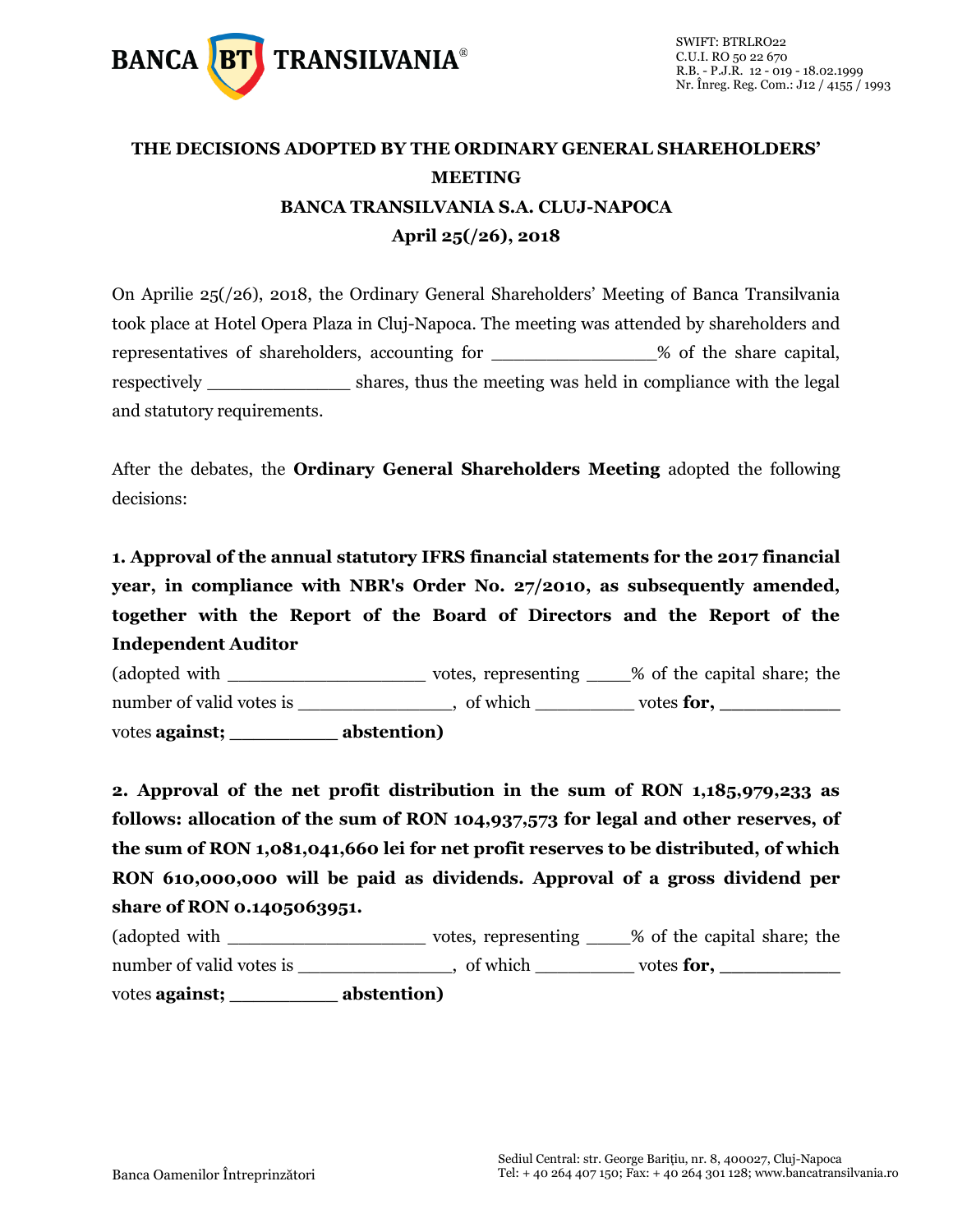

#### **3. Discharge of directors for 2017.**

(adopted with \_\_\_\_\_\_\_\_\_\_\_\_\_\_\_\_\_\_ votes, representing \_\_\_\_% of the capital share; the number of valid votes is \_\_\_\_\_\_\_\_\_\_, of which \_\_\_\_\_\_\_\_ votes **for,** votes **against; \_\_\_\_\_\_\_\_\_ abstention)**

### **4. Approval of the revenue and expenditure budget and the investment plan for 2018 (business plan for 2018).**

(adopted with \_\_\_\_\_\_\_\_\_\_\_\_\_\_\_\_\_\_ votes, representing \_\_\_\_% of the capital share; the number of valid votes is \_\_\_\_\_\_\_\_\_\_\_\_, of which \_\_\_\_\_\_\_\_\_ votes **for**, \_\_\_\_\_\_\_\_\_\_\_ votes **against; \_\_\_\_\_\_\_\_\_ abstention)**

**5. Establishing the directors' remuneration for 2018 at RON 35,000/month for the members of the Board of Directors and RON 50,000/month for the Chairman of the Board, as well as the maximum percentage cap of shareholders' equity of additional remunerations granted to directors and managers, at level analysed and proposed by the Board of Directors.**

(adopted with \_\_\_\_\_\_\_\_\_\_\_\_\_\_\_\_\_\_\_\_\_\_\_\_\_ votes, representing \_\_\_\_% of the capital share; the number of valid votes is \_\_\_\_\_\_\_\_\_\_\_\_\_, of which \_\_\_\_\_\_\_\_\_ votes **for**, \_\_\_\_\_\_\_\_\_\_

votes **against; \_\_\_\_\_\_\_\_\_ abstention)**

### **6. Election of the Board of Directors for the 2018-2022 mandate.**

| Election<br>Director | Total votes<br>cast | Percentage<br>votes cast | For | Against | Abstention |
|----------------------|---------------------|--------------------------|-----|---------|------------|
|                      |                     |                          |     |         |            |
|                      |                     |                          |     |         |            |
|                      |                     |                          |     |         |            |
|                      |                     |                          |     |         |            |
|                      |                     |                          |     |         |            |
|                      |                     |                          |     |         |            |
|                      |                     |                          |     |         |            |